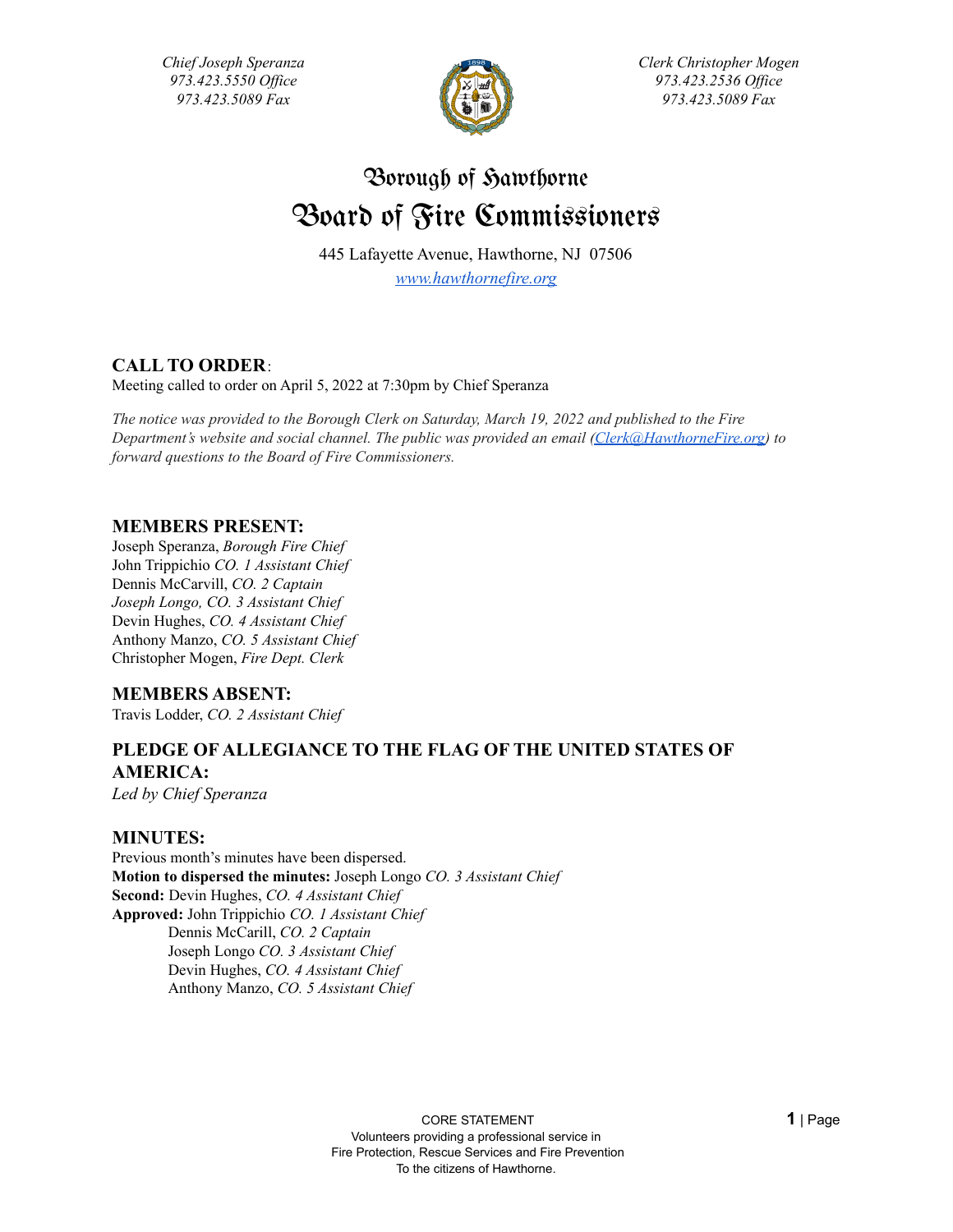### **DEPARTMENT BILL LIST OF EXPENSES***;*

*provided and presented by Clerk Mogen*

| <b>Occupational Medical Associates (New Member Testing)</b>                |             |
|----------------------------------------------------------------------------|-------------|
| - Physicals/Blood Work/Drug Screen)                                        | \$1,100.00  |
| <b>Quarter 1 - Rental Payment</b> (Hawthorne Fire Companies 1,2,3,4)       | \$5,610.00  |
| Quarter 2-4 - Rental Payment (Hawthorne Fire Companies 1,2,3,4)            | \$22,440.00 |
| Ricoh USA Corporation (12/24/2021 -03/23/2022 -Black/White & Color Copies) | \$169.98    |
| <b>Grainger</b> (Gas Meter - Calibrations)                                 | \$813.49    |
| Fire Service Safety Testing, Inc. (Annual Ground Ladder Testing)           | \$2,553.00  |
| <b>Industrial Scientific Corporation</b> (Gas Meter Repair - Ventis MX4)   | \$2,983.95  |
| Clean Air Company, Inc. (Truck 2 - Failed Exhaust System)                  | \$1,068.56  |
| Crazy Car Vinyl, LLC. (Unit 58 - Vehicle Lettering)                        | \$1,400.00  |
| <b>Luscher's Auto Inc.</b> (Unit 61 - Towing and Repairs - Estimate)       | \$511.70    |
| Hawthorne Premier Carwash, LLC. (Unit 50 - Car Wash (Full + Exterior))     | \$46.00     |
| <b>Puzo's Family Restaurant</b> (Passaic County Mutual Aid Meeting Dinner) | \$500.00    |
| C. Mogen (Staples - Certificate Holders + Gold Seals 2022 Awards Dinner)   | \$87.53     |

**Total: \$ 39,284.21**

**Motion to pay the bills:** Devin Hughes, *CO. 4 Assistant Chief* **Second:** Joseph Longo *CO. 3 Assistant Chief* **Approved:** John Trippichio *CO. 1 Assistant Chief* Dennis McCarill, *CO. 2 Captain* Joseph Longo *CO. 3 Assistant Chief* Devin Hughes, *CO. 4 Assistant Chief* Anthony Manzo, *CO. 5 Assistant Chief*

### **COMMUNICATIONS TO THE BOARD;**

*Presented by Clerk Mogen*

- Received a Personal Leave of Absence extension letter for a for FF. Rashawn Byfield of Company 3. starting April 5, 2022. Approved by Company 3 and notification was made to the Board of Fire Commissioners.
- Received a Return to Duty letter for FF. Antonio Napolitano of Company 1 starting April 1, 2022. Approved by Company 1 and notification was made to the Board of Fire Commissioners.
- Received a letter for a Medical Leave of Absence for FF. Rebecca Irvolino of Company 2. starting April 1, 2022, until further notice. Approved by Company 2 and notification was made to the Board of Fire Commissioners.
- Received a renewal Medical Leave of Absenceletter for a renewal for FF. John Niebo of Company 5. starting April 1, 2022. Approved by Company 5 and notification was made to the Board of Fire Commissioners.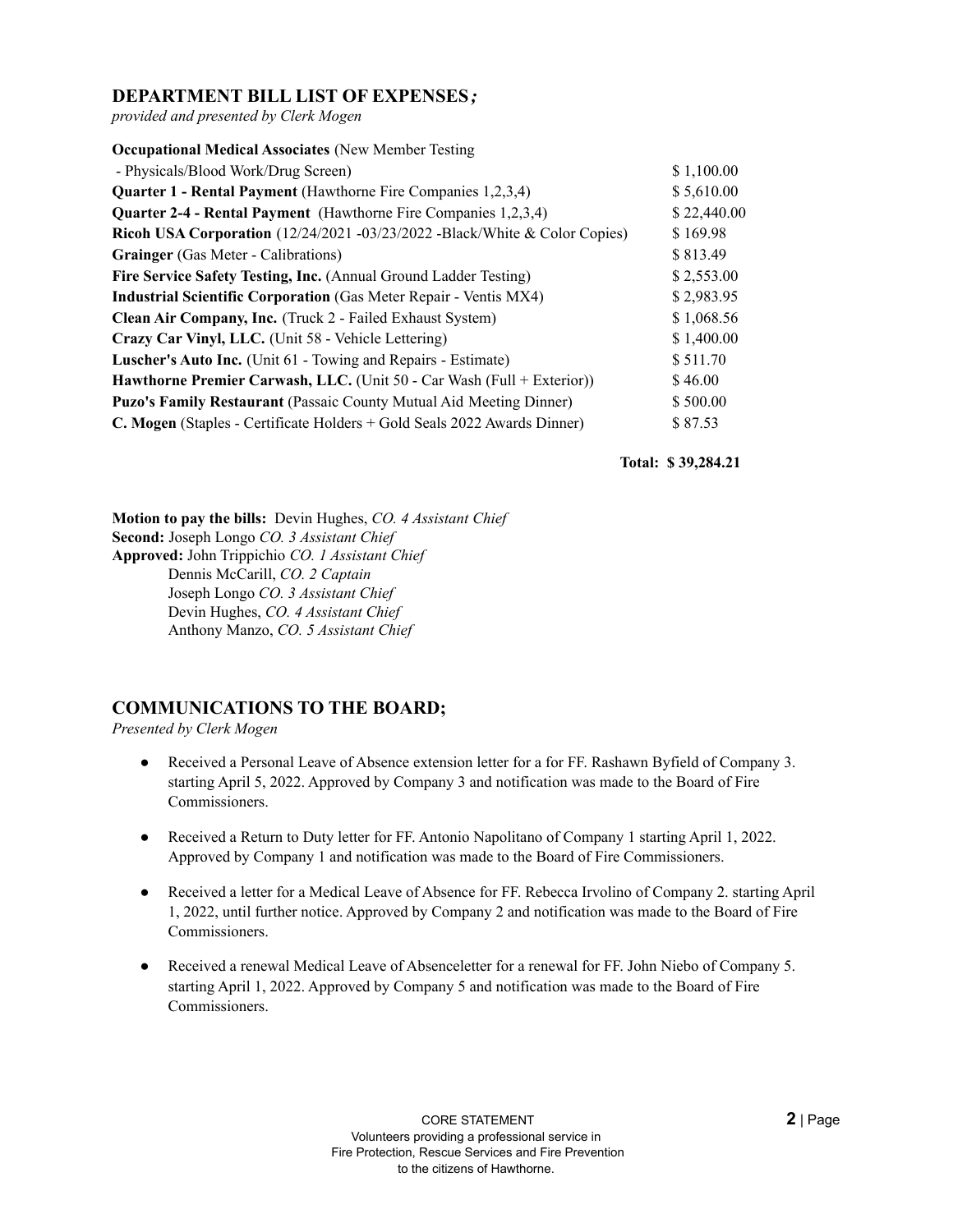• Received a resignation letter for FF. Ted Thomes of Company 5. Approved by Company 5 and notification was made to the Board of Fire Commissioners.

### **FIRE COMPANY REPORTS FOR THE MONTH:**

#### **Engine CO. #1;** *presented by Assistant Chief John Trippichio:*

- For the month of March, 2022, Engine 1 responded to; 18 Box Alarms, 0 Still Alarms, 0 Radio Alarms, 4 Drill(s) for a total of 22 alarms.
- All of Company 1 members completed the background check. Most driver alternates and upcoming drivers attended the CEVO Fire 3 class.
- Antonio Napolitano has returned from leave of absence.
- Engine 1 is seeking to coordinate a drill with Rescue 5 at the Bergenfield Training facility sometime in May 2022.
- Engine 1's tires are starting to show wear and tear. They may need to be rotated and or realigned as the outermost portion of the tire is beginning to wear is a concern.
- Ex Chief Ed Warr passed away. Chief Tamburro had mentioned to me to consider renaming the radio room in his honor. Engine 1 would like to move forward and rename the "WARR ROOM".
- Equipment;
	- $\circ$  Our 500 feet of 5" hose remains outstanding as well as one members accountability tag

#### **With the above mentioned exceptions, all members and equipment are in good working order.**

#### **Tower CO. #2;** *presented by Captain Dennis McCarvill:*

- For the month of March 2022, Truck 2 responded to; 18 Box Alarms, 3 Still Alarm, 9 Mutual Aid including 4 Glen Rock Alarms, 1 Paterson Alarm, 1 Prospect Park Alarm, 1 Haledon Alarm, 1 North Haledon, 2 Drill, 1 Training, 0 Radio Alarms, for a total of 32 alarms.
- All members have completed background checks and required training classes online.
- FF Jason Crawford has returned to active duty.
- FF Rebecca Morton has put in a request for a medical leave. Company 2 has approved this request.
- Truck 2 members attended a mutual aid drill in Glen Rock earlier in the month, we wish to thank Glen Rock FD for the invite.
- All ground ladders, ladder belts, gemtor harness, strokes, and rope were tested off Truck 2. All passed except for 1 bag of life safety rope failing due to its age.
- Goosetown Communications installed 1 bluetooth mic and corrected wiring on apparatus mobile radio microphones.
- Fire & Safety replaced the officer side mirror on Truck 2 due to a crack in the housing and the mirror.
- Unit 62 was worked on at Pauls Motors and had the kill switch replaced. Truck seems to be running without issues now.

#### **With the above mentioned exceptions, all members and equipment are in good working order.**

#### **Engine CO. #3;** *presented by Assistant Chief Joseph Longo:*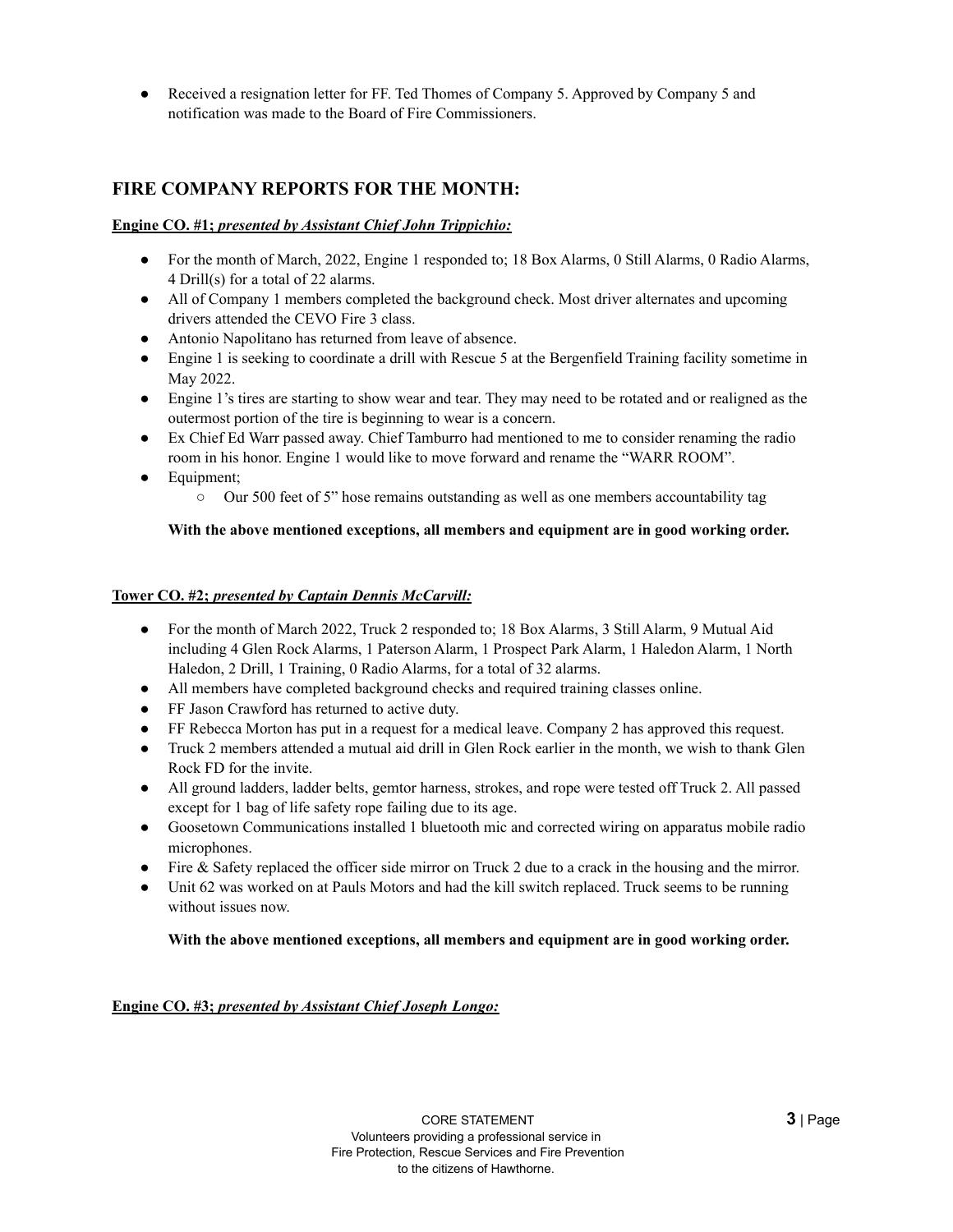- For the month of March 2022, Engine 3 responded to 19 Box Alarms, 0 Still Alarm, 2 Mutual Aid, 0 Chief Calls, 1 Training, and held 1 Drill for a total of 22 Alarms.
- Engine 3 is in the last phase of warranty work being completed by KME. Still some small modifications are needed and will be scheduled.
- Co#3 is inquiring about the status of the following equipment;
	- (2) Pike Poles (6', 8') Status of order */ Received PO (21-02202) on 1/15/22 - Checking with vendor on delivery date.*
	- (2) length of 100' of 5" Cloth Hose (Red) is needed due to damage in a house fire. */ Requisition was submitted to the Borough on 2/5/22 - PO pending.*
- *Co#3 has 4 SCBA regulators that are in need of repair*

#### **With the above mentioned exceptions, all members and equipment are in good working order.**

#### **Engine CO. #4;** *presented by Assistant Chief Devin Hughes:*

- For the month of March 2022, Engine 4 responded to; 17 Box Alarms, 3 Still Alarms, 0 Standbys, 0 Radio Alarms, 1 Drill, for a total of 21 Alarms.
- All of Engine 4's SCBA and regulators are now back in service.
- Final inspection on the new Engine 4 will be April 18-20, 2022 in South Dakota.
- On behalf of myself and the members of Engine 4, we would like to wish everyone and their families a Happy Easter

#### **With the above mentioned exceptions, all members and equipment are in good working order.**

#### **Rescue CO. #5;** *presented by Assistant Chief Anthony Manzo:*

- For the month of March 2022, Rescue 5 responded to; 19 Box Alarms, 0 Still Alarms, 0 Mutual Aid, 0 Stand-by, 4 Training /Drills, 0 Special Detail for a total of 23 Alarms.
- Vehicles and Equipment;
	- Rescue
		- PO was cut for the generator repair. Contacted Campbell on  $4/5/2022$  and they didn't have the PO yet.
	- Unit 58
		- Decals for the truck will be done possibly this weekend. Still looking for a vendor to do emergency lighting and sirens
	- Unit 57
		- Still looking for a generator contractor and a step was requested for the truck to assist members getting in and out.
	- Boat
		- Good Working Order
	- Personal
		- FF Neibo requested an additional 3 month leave of absence starting April 2, 2022

#### **With the above mentioned exceptions, all members and equipment are in good working order.**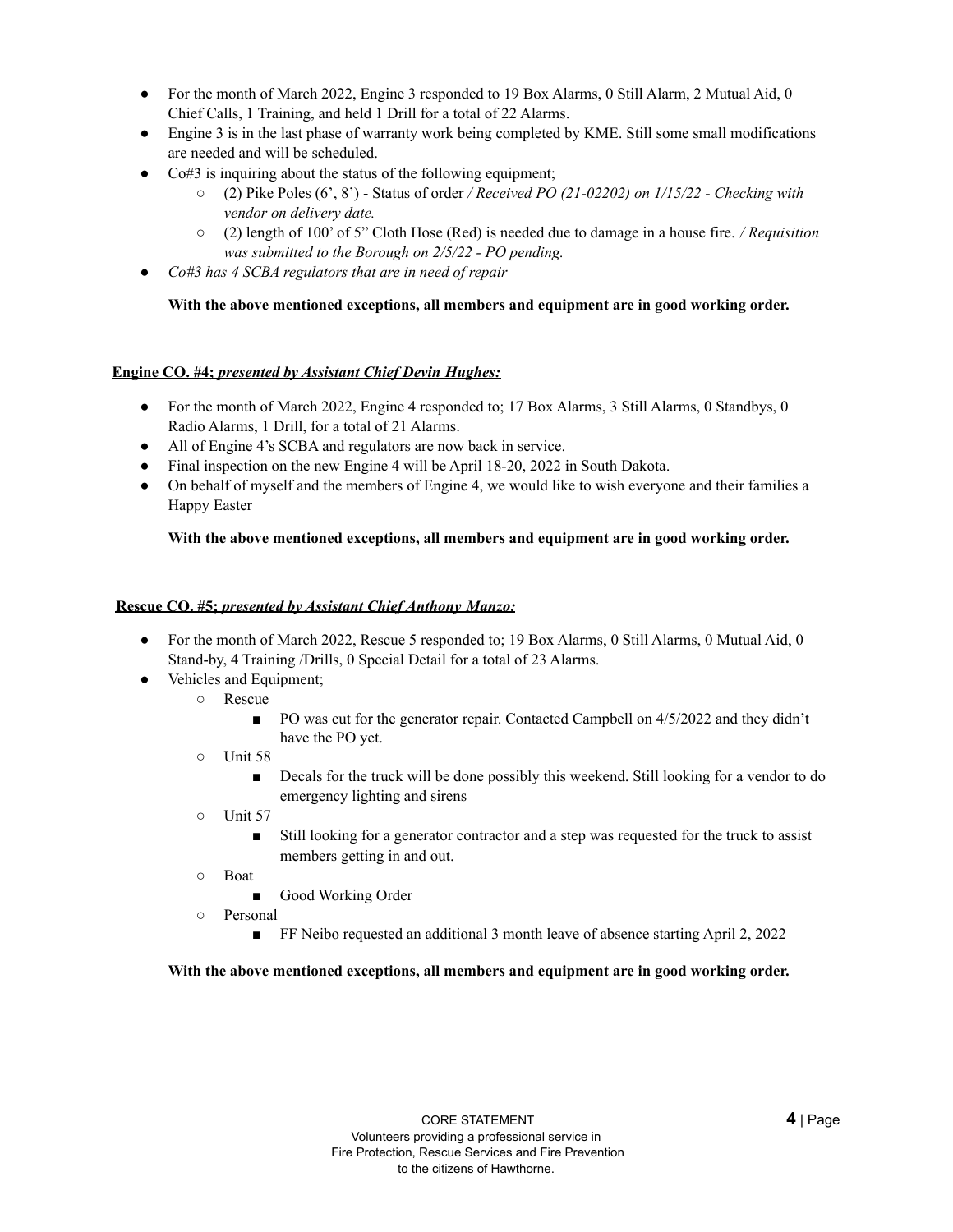### **FIRE PREVENTION REPORT;**

*reported by Fire Chief Joseph Speranza*

• Contained within the Chief's report.

### **CHIEF'S REPORT AND CURRENT EVENTS SUMMARY;**

*by Fire Chief Joseph Speranza*

I would like to thank our members who assisted in the Ukraine gear drive sponsored by the Clifton FD and FMBA. We were able to provide delivery of over 100 pieces of outdated turnout gear for their use.

On behalf of Mayor Lane and myself, a thanks to the members who attended the prayer vigil for Ukraine last month.

Our difficult department news came last month with the passing of Ex. Borough Chief Ed Warr. I have been in communication with his wife Dot several times and his wishes as to where to have no services for his passing. Many of you should remember Chief Warr was one of the innovators of our radio room and a founding father of Passaic County Mutual Aid Association. After speaking with a few members and EX Assistant Chief Mike Nelson, we would like the board to consider renaming the radio room upon completion of the communications upgrade to the "WARR ROOM" in honor of Chief's dedication to the radio room. An etching on the glass door is proposed. Please keep the Warr family in your prayers and thoughts.

Some updates,

**State Certifications** - Update on state documentation, as of today we have twelve members that remain, and these are all upgrade opportunities to increase their certifications. The department is completed with certification of officers and members, and we have begun the process of updating the final roster by removing deceased and non-members.

**Service awards** - I am in receipt of a request for service award nomination for a few members and would like to conduct a brief meeting prior to fire company meetings next Monday at 6:45pm at HQS to ensure our committee is on board with award presentation.

**Electric Vehicles and Solar Roofs** - Last officers training we reviewed electric vehicles and solar roofs (not solar panels), the review of this training should be covered at your fire company asap. There has been some additional information on lithium batteries that has been provided to our Asst. Chiefs and this info must be provided to each fire company. We are working in tandem with Glen Rock FD to facilitate a solar class that would be held locally.

**County IDs** - No member shall report to the OEM building without first completing the county ID form, returning the form to clerk Mogen or myself, the form will then be verified by HPD Lt. Nesdwick. Once this is completed the paperwork will be forwarded to the County OEM for processing, it will be a notification from AC Manzo that allows you to schedule for yoru ID.

**Officers training** - April 19th, 7:30 pm, an overview of lithium batteries and fire caused by such will be presented. Training information can then be provided to each fire company.

Respectfully, Chief J. Speranza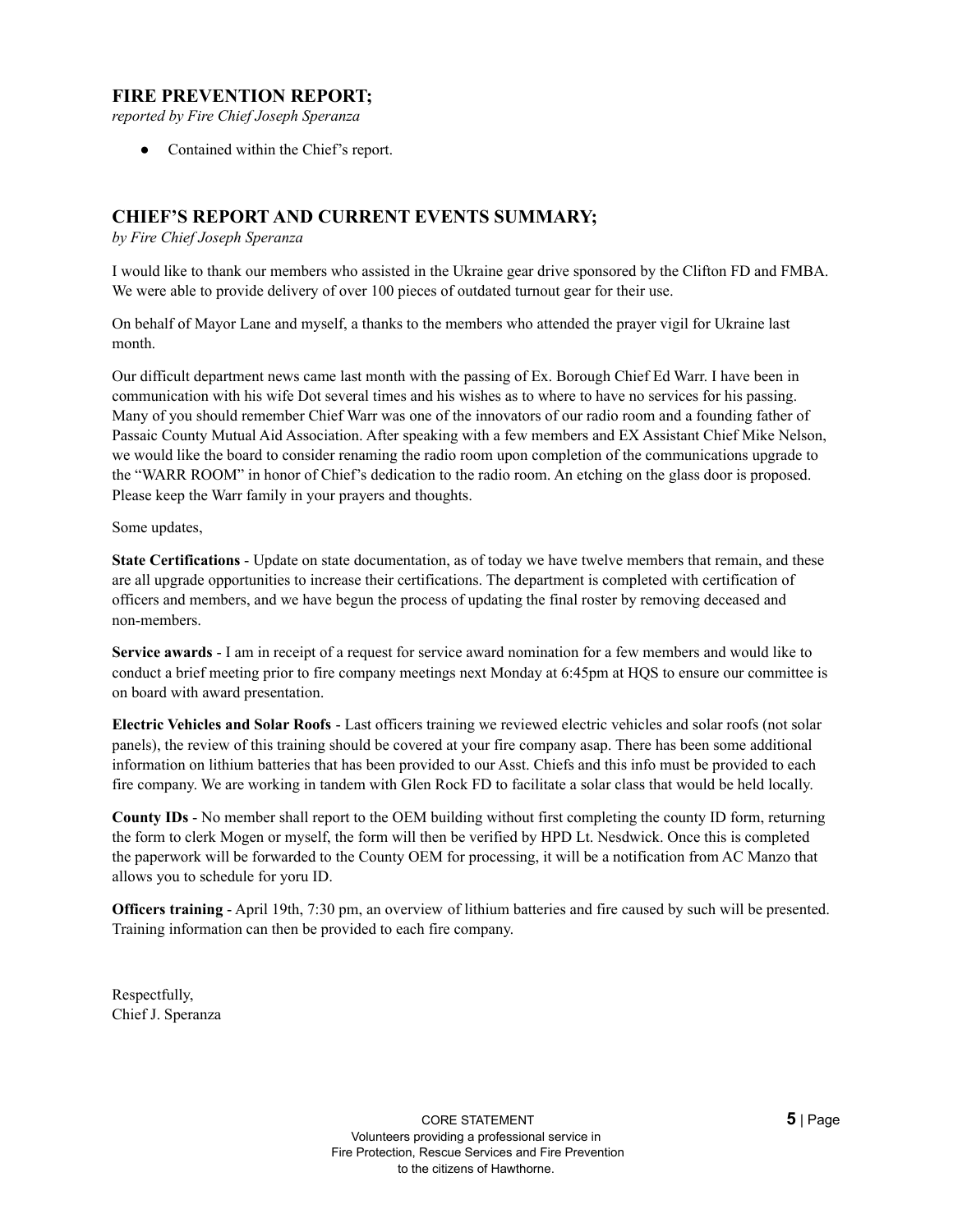### **COMMITTEE REPORTS:**

- · **Communications Division:**
	- No Submission
- · **Cadets:**
	- No Submission
- · **Ladies Auxiliary:**
	- The Ladies Auxiliary will be holding their annual fish and chip dinner on Friday, April 15 between 5pm and 7pm. Order and pick up dinner in the parking lot of the Hawthorne Boys & Girls Club. Tickets are \$16/each; choice of fish or chicken. Please call Dot at 973-423-2399 for tickets.
- · **Citizen Fire:**
	- No Submission
- · **Training Center:**
	- Vendor is fixing all leaks in the smoke house
	- Vendor has started on the confined space and basement fire simulator
	- Hose simulator will be set up shortly
	- Company 2 will be providing a blueprint for a roof simulator
	- Vendor was contacted about the car simulator, plans are in the works
	- Thank you to DPW for providing containers
	- Usage of the training center is in line with required rules
		- Damaged notifications
		- Need assistance for policing/training officer
	- Working on a fee schedule for mutual aid usage

#### · **Exempt/Relief:**

- *Ex-Borough Chief Victor Tamburro*
	- Relief meeting is scheduled for Thursday, April 7 at 7:30pm at Company 1
	- Exempt meeting is scheduled for Thursday, April 7 at 8:00pm at Company 1

#### · **Passaic County Sheriff's Department:**

- *Ex-Assistant Chief John Arturi -* OEM
	- No issues to report

#### **Radio Communications**

- *Ex-Assistant Chief Mike Nelson*
	- No Submission

#### ·**CODES**

·

- *Captain John Carlo*
	- No Submission

#### ·**Awards Committee**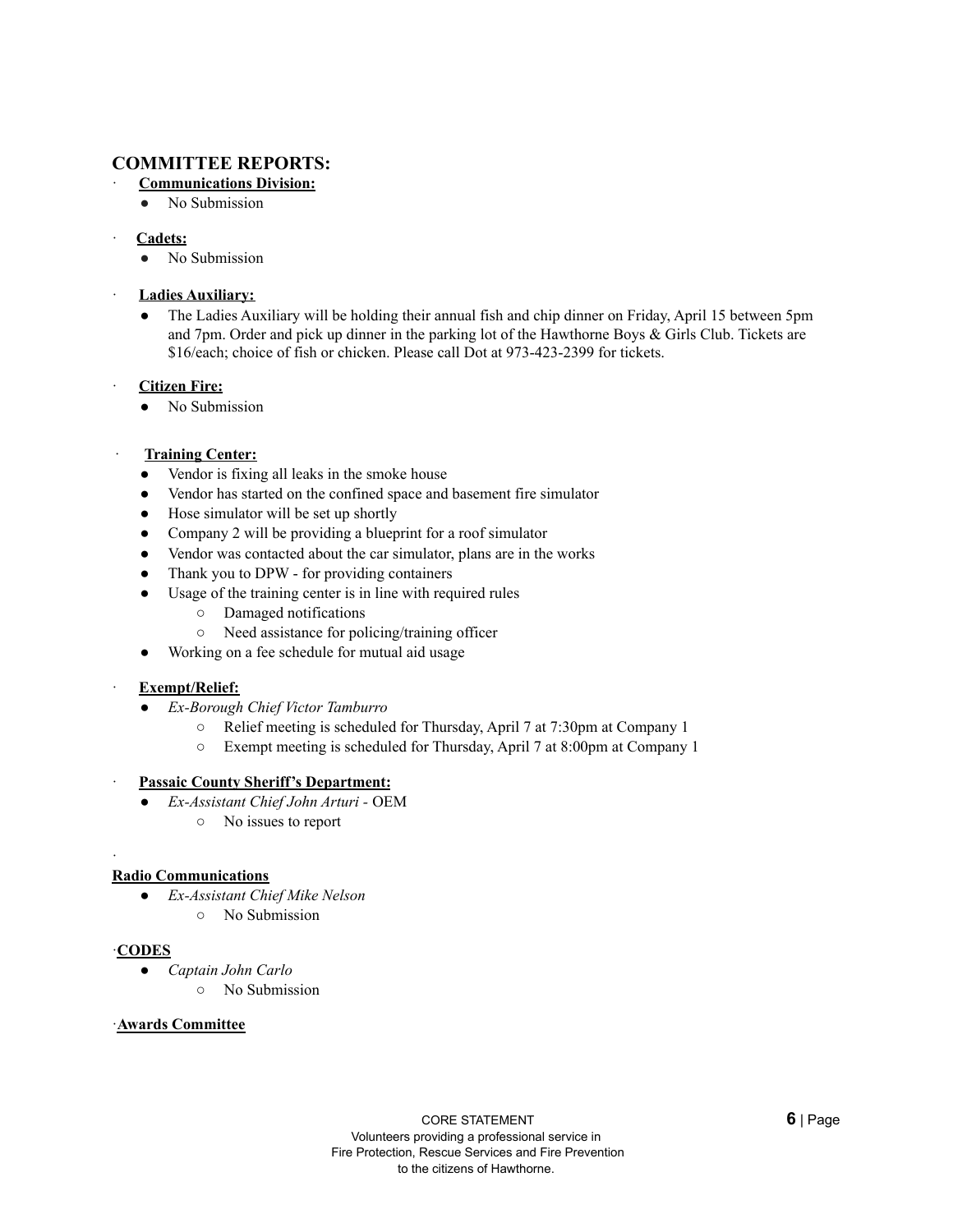No Submission

### **OLD BUSINESS:**

- Engine Company 1:
	- No old business to report.
- Tower Company 2:
	- No old business to report.
- Engine Company 3:
	- No old business to report.
- Engine Company 4:
	- No old business to report.
- Rescue Company 5:
	- No old business to report.

### **NEW BUSINESS:**

- Engine Company 1:
	- No new business to report.
- Tower Company 2:
	- No new business to report.
	- Engine Company 3:
		- No new business to report.
- Engine Company 4:
	- No new business to report.
- Rescue Company 5:
	- Helicopter Medic Drill possible site Glen Rock Date TBD (Saturday afternoon)
- Chief Speranza
	- No new business to report.

### **GOOD AND WELFARE:**

- Engine Company 1:
	- No Good + Welfare to report.
- Tower Company 2:
	- Would like to congratulate FF. Rebecca Irvolino and Craig Irvolino as they are expecting their first child.
- Engine Company 3:
	- No Good + Welfare to report.
- Engine Company 4:
	- No Good + Welfare to report.
- Rescue Company 5:
	- No Good + Welfare to report.
- Chief Speranza
	- Keep Ex Borough Fire Chief Ed Warr's family in your prayers.